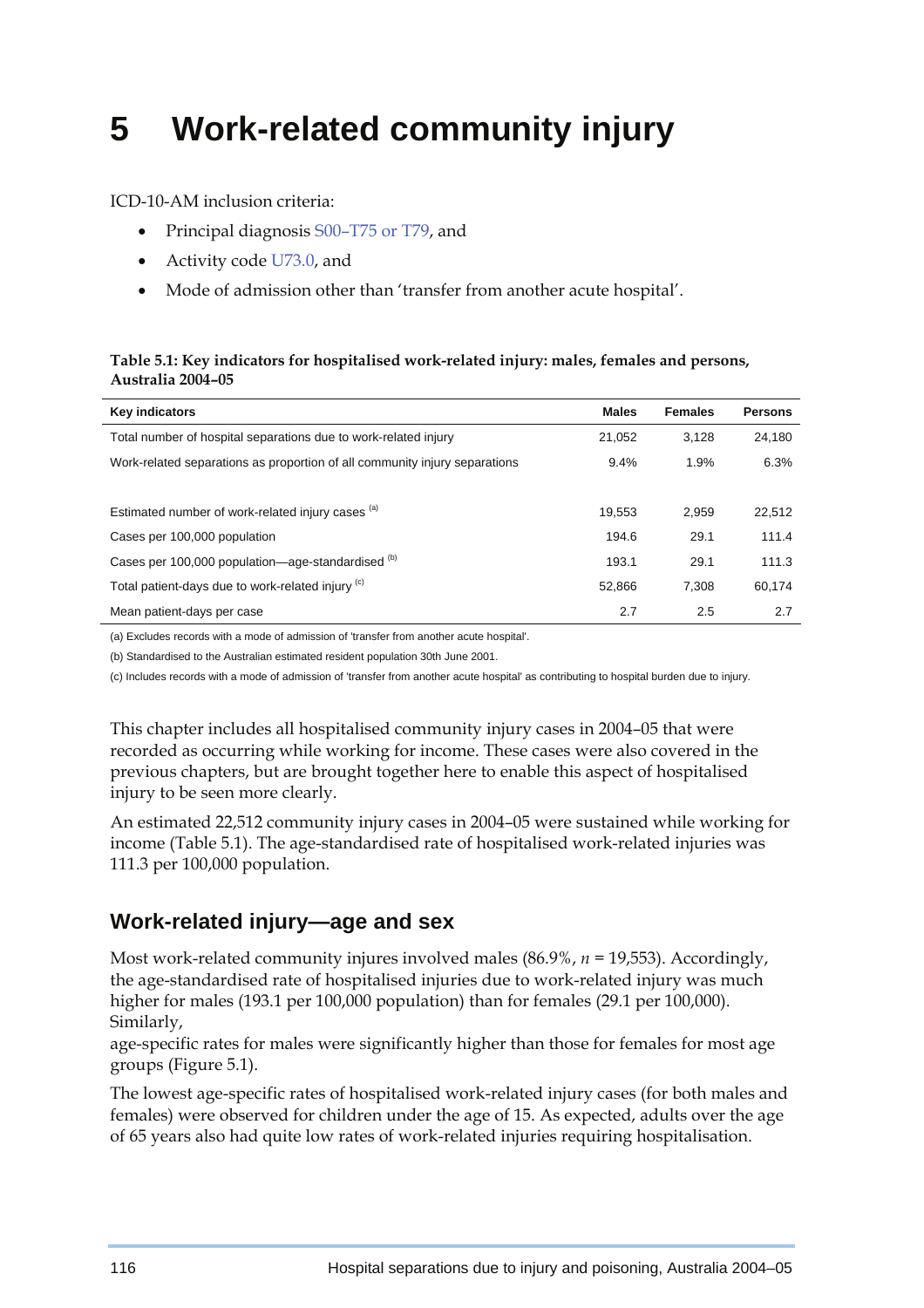The highest rate of hospitalised work-related injury was observed for males aged 20–24 years (347.2 per 100,000 population). While rates of work-related injury for adult males consistently declined with increasing age, they did not drop below 200 per 100,000 until the age of 60 years. A relatively high rate of work-related injury was also noted for females aged 20–24 years (51.0 per 100,000) but an even higher rate was observed for females in the 50–54 years age group (54.6 per 100,000 population).



## **Work-related injury—industry types**

The fourth edition of the ICD-10-AM includes codes that describe the broad industry type in which the person was working (for income) when injured (NCCH 2004). The types of industries attributed to work-related injuries differed markedly according to the sex of the injured person. Males were more commonly injured while working for income in the agriculture, forestry and fishing and construction industries whereas females were more commonly injured while working for income in the wholesale and retail trade and health services industries (Table 5.2).

The agriculture, forestry and fishing industry was also the most commonly specified industry for work-related injuries involving children younger than 15 years (although case counts are small) and adults aged 45 years and older (Table 5.3). The construction industry was the most commonly specified industry for work-related injuries involving people aged 15–44 years. As expected, the largest proportion of injuries while working for income where observed for adults aged 25–44 years in all industry sectors other than the health services industry. In the health services industry, however, work-related injuries were most common for adults aged 45–64 years.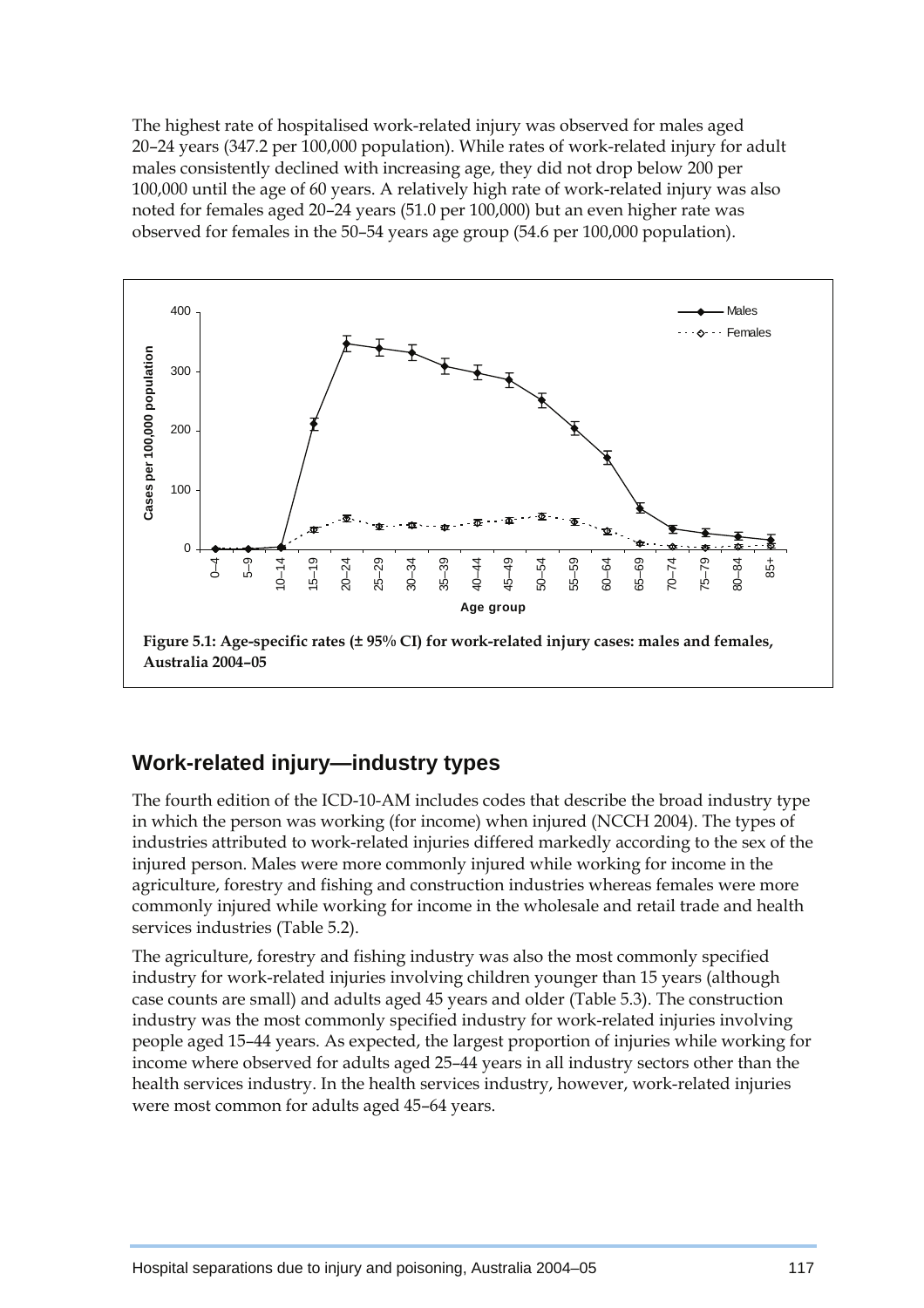| <b>Industry</b>                       | <b>Males</b>  | <b>Females</b> | <b>Persons</b> |
|---------------------------------------|---------------|----------------|----------------|
| Agriculture, forestry & fishing       | 2,011 (10.3%) | 241 (8.1%)     | 2,252 (10.0%)  |
| Mining                                | 570 (2.9%)    | 16 (0.5%)      | 586 (2.6%)     |
| Manufacturing                         | 1,655 (8.5%)  | 128 (4.3%)     | 1,783 (7.9%)   |
| Construction                          | 2,345 (12.0%) | 38 (1.3%)      | 2,383 (10.6%)  |
| Wholesale & retail trade              | 1,054 (5.4%)  | 353 (11.9%)    | 1,407 (6.3%)   |
| Transport & storage                   | 1,102 (5.6%)  | 49 (1.7%)      | 1,151 (5.1%)   |
| Government administration & defence   | 271 (1.4%)    | 49 (1.7%)      | 320 (1.4%)     |
| <b>Health services</b>                | 124 (0.6%)    | 317 (10.7%)    | 441 (2.0%)     |
| Other specified work for income       | 3,884 (19.9%) | 766 (25.9%)    | 4,650 (20.7%)  |
| While working for income, unspecified | 6,537 (33.4%) | 1,002 (33.9%)  | 7,539 (33.5%)  |
| Total                                 | 19,553        | 2,959          | 22,512         |

| Table 5.2: Industry type for work-related injury cases: males, females and persons, Australia |  |
|-----------------------------------------------------------------------------------------------|--|
| 2004-05                                                                                       |  |

*Note:* Shading denotes two highest specific categories for each sex.

### **Table 5.3: Industry type for work-related injury cases by age, Australia 2004–05**

| <b>Industry</b>                       | $0 - 14$ | $15 - 24$ | $25 - 44$ | $45 - 64$ | $65+$   | All ages |
|---------------------------------------|----------|-----------|-----------|-----------|---------|----------|
| Agriculture, forestry & fishing       | 8        | 427       | 885       | 727       | 205     | 2,252    |
| Mining                                | $\star$  | 83        | 341       | 159       | $\star$ | 586      |
| Manufacturing                         | $\star$  | 441       | 863       | 455       | $\star$ | 1,783    |
| Construction                          | $\ast$   | 588       | 1,109     | 653       | $\star$ | 2,383    |
| Wholesale & retail trade              | 6        | 433       | 594       | 357       | 17      | 1,407    |
| Transport & storage                   | $\star$  | 101       | 554       | 457       | $\star$ | 1,151    |
| Government administration & defence   | $\star$  | 66        | 169       | 84        | $\star$ | 320      |
| <b>Health services</b>                | 0        | 34        | 169       | 220       | 18      | 441      |
| Other specified work for income       | 20       | 956       | 2,237     | 1,363     | 74      | 4,650    |
| While working for income, unspecified | 7        | 1,429     | 3,616     | 2,347     | 140     | 7,539    |
| <b>Total</b>                          | 47       | 4,558     | 10,537    | 6,822     | 548     | 22,512   |

*Note:* Shading denotes highest specific category for each age group.

\* Small cell counts have been suppressed.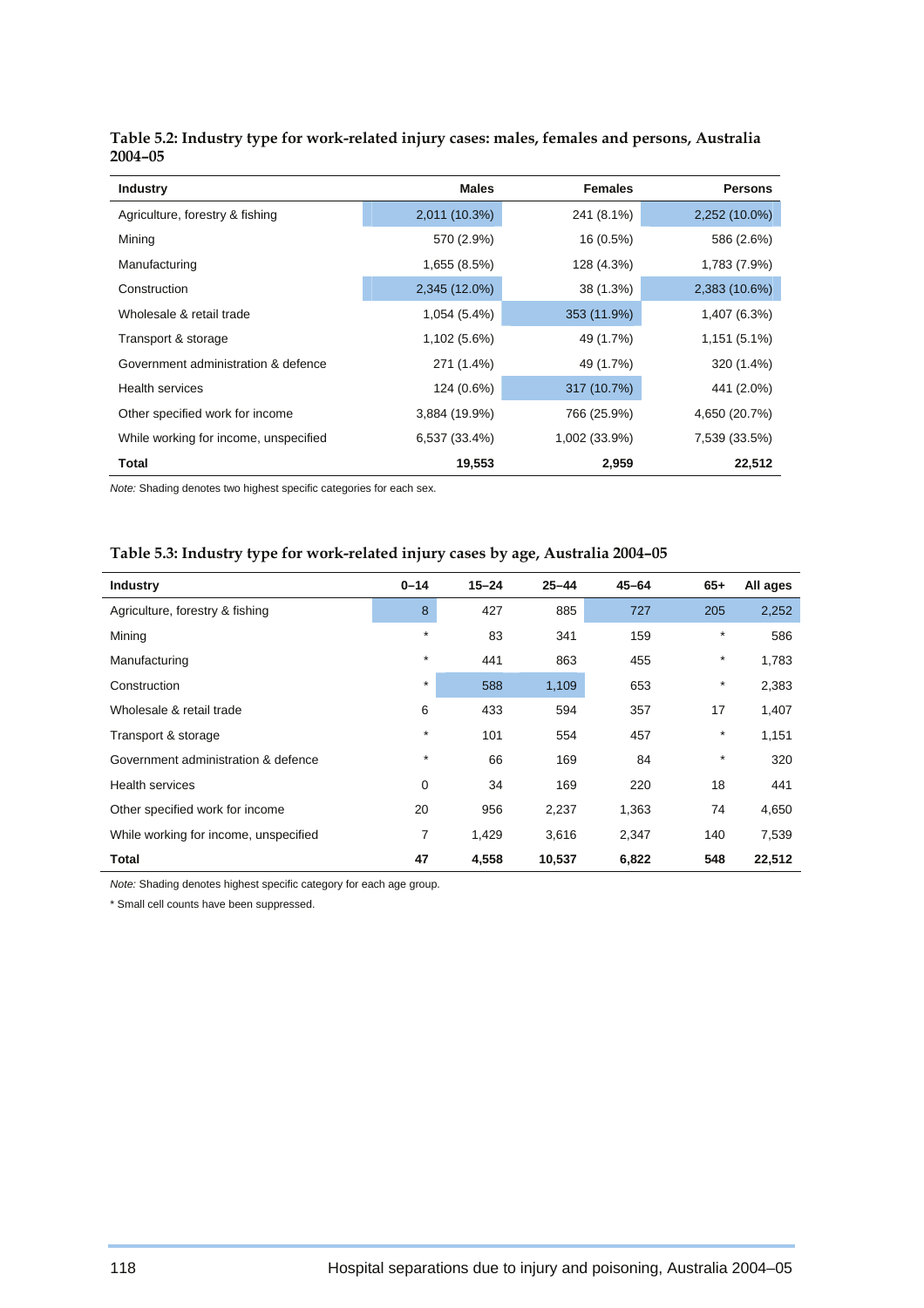## **Work-related injury–external cause**

While the industries in which males and females were working for income when they were injured differed markedly (described above), the types of injuries sustained were broadly similar; the majority of cases were classified as 'other unintentional injuries' while falls were the second most common type of injury sustained while working for income (Table 5.4). Falls were proportionately more common for females (28.8% vs. 14.6% for males) however, while other unintentional injuries were more common for males (70.3% of cases vs. 54.3% for females).

'Other unintentional injuries' were also the most common type of injury sustained while working for income in each of the different industry groups (Table 5.5). The proportion of cases attributed to 'other unintentional injuries' differed somewhat by industry however; accounting for 86.0% of cases in the manufacturing industry but only 40.9% of cases in the transport and storage industry. Interestingly, 'other unintentional injuries' sustained while working for income in the transport and storage industry (*n =* 471) were as numerous as injuries attributed to transportation external causes for this industry sector  $(n = 467)$ .

Falls were proportionately most common for people injured while working for income in the health services and construction industries (30.4% and 28.5% of cases attributed to these industries, respectively). Falls were least common for people injured working for income in the manufacturing industry (6.2% of cases attributed to manufacturing).

| <b>External cause</b>                       | <b>Males</b>   | <b>Females</b> | <b>Persons</b> |
|---------------------------------------------|----------------|----------------|----------------|
| Transportation                              | 1,884 (9.6%)   | 292 (9.9%)     | 2,176 (9.7%)   |
| Drowning                                    | $5(0.0\%)$     | $0(0.0\%)$     | $5(0.0\%)$     |
| Poisoning, pharmaceuticals                  | $8(0.0\%)$     | 19 (0.6%)      | 27 (0.1%)      |
| Poisoning, other substances                 | 280 (1.4%)     | 48 (1.6%)      | 328 (1.5%)     |
| Falls                                       | 2,855 (14.6%)  | 853 (28.8%)    | 3,708 (16.5%)  |
| Fires, burns & scalds                       | 354 (1.8%)     | 69 (2.3%)      | 423 (1.9%)     |
| Other unintentional injuries                | 13,747 (70.3%) | 1,606 (54.3%)  | 15,353 (68.2%) |
| Intentional, self inflicted (self-harm)     | $17(0.1\%)$    | 14 (0.5%)      | $31(0.1\%)$    |
| Intentional, inflicted by another (assault) | 370 (1.9%)     | 52 (1.8%)      | 422 (1.9%)     |
| Undetermined intent                         | $*(0.1\%)$     | $*(0.1\%)$     | 25 (0.1%)      |
| Other & missing                             | $*(0.1\%)$     | $*(0.1\%)$     | 14 (0.1%)      |
| Total                                       | 19,553         | 2,959          | 22,512         |

#### **Table 5.4: Major external cause groups for work-related injury cases: males, females and persons, Australia 2004–05**

\* Small cell counts have been suppressed.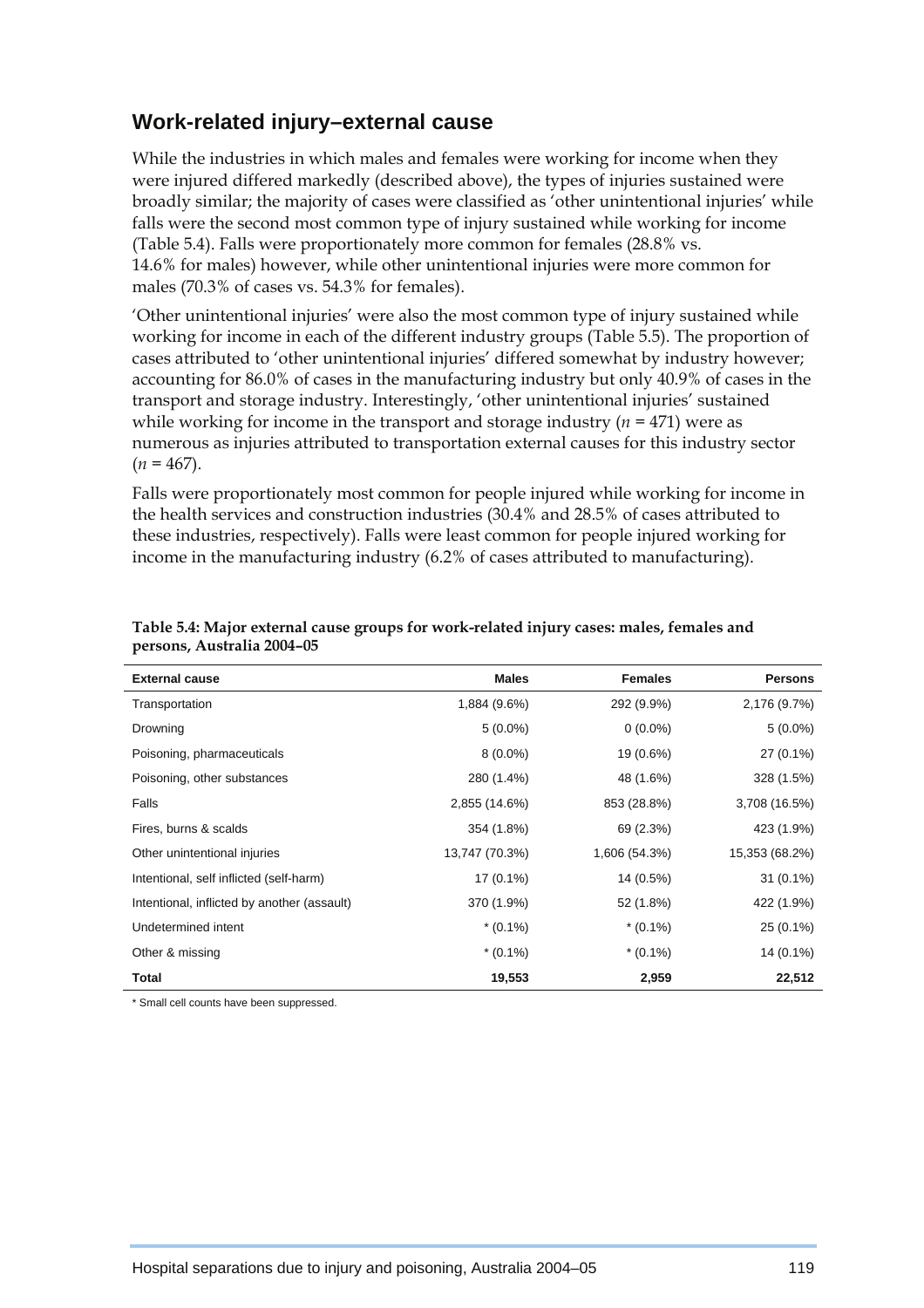#### **Table 5.5: Major external cause groups for work-related injury cases by industry group, Australia 2004–05**

| <b>External cause</b>                          | Agriculture,<br>ఱ<br>forestry<br>fishing | Mining  | Manufacturing | Construction | ఱ<br>retail trade<br>Wholesale | Transport &<br>storage | administration<br>Government<br>defence<br>න් | Health services | income<br>unspecified<br>work for<br>Other & | Total  |
|------------------------------------------------|------------------------------------------|---------|---------------|--------------|--------------------------------|------------------------|-----------------------------------------------|-----------------|----------------------------------------------|--------|
| Transportation                                 | 487                                      | 68      | 31            | 65           | 70                             | 467                    | 77                                            | 39              | 872                                          | 2,176  |
| Drowning                                       | 0                                        | 0       | $\mathbf 0$   | $\mathbf 0$  | 0                              | $\star$                | $\star$                                       | 0               | $\star$                                      | 5      |
| Poisoning, pharmaceuticals                     | $\star$                                  | $\star$ | $\star$       | $\mathbf 0$  | $\star$                        | $\star$                | 0                                             | 6               | 13                                           | 27     |
| Poisoning, other substances                    | 26                                       | 29      | 38            | 30           | 24                             | 8                      | 5                                             | 15              | 153                                          | 328    |
| Falls                                          | 209                                      | 47      | 110           | 680          | 237                            | 147                    | 62                                            | 134             | 2,082                                        | 3,708  |
| Fires, burns & scalds                          | 31                                       | 19      | 63            | 21           | 65                             | 9                      | $\star$                                       | $\star$         | 211                                          | 423    |
| Other unintentional injuries                   | 1,483                                    | 418     | 1,533         | 1,581        | 937                            | 471                    | 156                                           | 218             | 8,556                                        | 15,353 |
| Intentional, self inflicted (self-<br>harm)    | $\star$                                  | 0       | $\star$       | 0            | $\star$                        | $\mathbf 0$            | 0                                             | $\star$         | 24                                           | 31     |
| Intentional, inflicted by another<br>(assault) | $\overline{7}$                           | $\star$ | $\star$       | 6            | 65                             | 46                     | 17                                            | 24              | 253                                          | 422    |
| Undetermined intent                            | $\star$                                  | 0       | $\star$       | $\Omega$     | $\star$                        | $\mathbf 0$            | $\star$                                       | $\Omega$        | 18                                           | 25     |
| Other & missing                                | $\star$                                  | $\star$ | $\star$       | $\Omega$     | $\star$                        | $\star$                | $\Omega$                                      | $\Omega$        | $\star$                                      | 14     |
| <b>Total</b>                                   | 2,252                                    | 586     | 1,783         | 2,383        | 1,407                          | 1,151                  | 320                                           | 441             | 12,189                                       | 22,512 |

*Note:* Shading denotes most common external cause category for each industry group.

\* Small cell counts have been suppressed.

As 'other unintentional injuries' were so common for hospitalised work-related injury cases, further analysis of these cases was undertaken. Similar to other unintentional injuries overall, exposure to inanimate mechanical forces was the most common type of other unintentional work-related injury for every industry category coded other than for people injured while working for income in the health services industry (*n =* 10,695 cases overall, see Figure 5.2). Exposure to inanimate mechanical forces external causes describe such situations as being struck by objects, injured in explosions or through contact with tools and machines, thus it is quite understandable that many work-related injuries would be of this type. Similarly, it is not surprising to observe that exposure to animate mechanical forces (e.g. accidentally struck by other people or non-venomous animals) was a relatively common cause of 'other unintentional injury' for people working in the agriculture, forestry and fishing industry (20.6% of such cases). Work-related injuries due to contact with venomous animals and plants were also most frequent for people working for income in the agriculture, forestry and fishing industry (4.6% of 'other unintentional' cases vs. 0.3–2.6% for people working in other industries).

While exposure to inanimate mechanical forces was still a common cause of 'other unintentional injury' for people working in the health services industry (29.4% of such cases), injuries due to overexertion, travel and privation were most frequent for this industry sector (34.4%). In comparison, overexertion, travel and privation external causes accounted for less than 10% of 'other unintentional injuries' for people injured while working in the other industry categories described by the ICD-10-AM.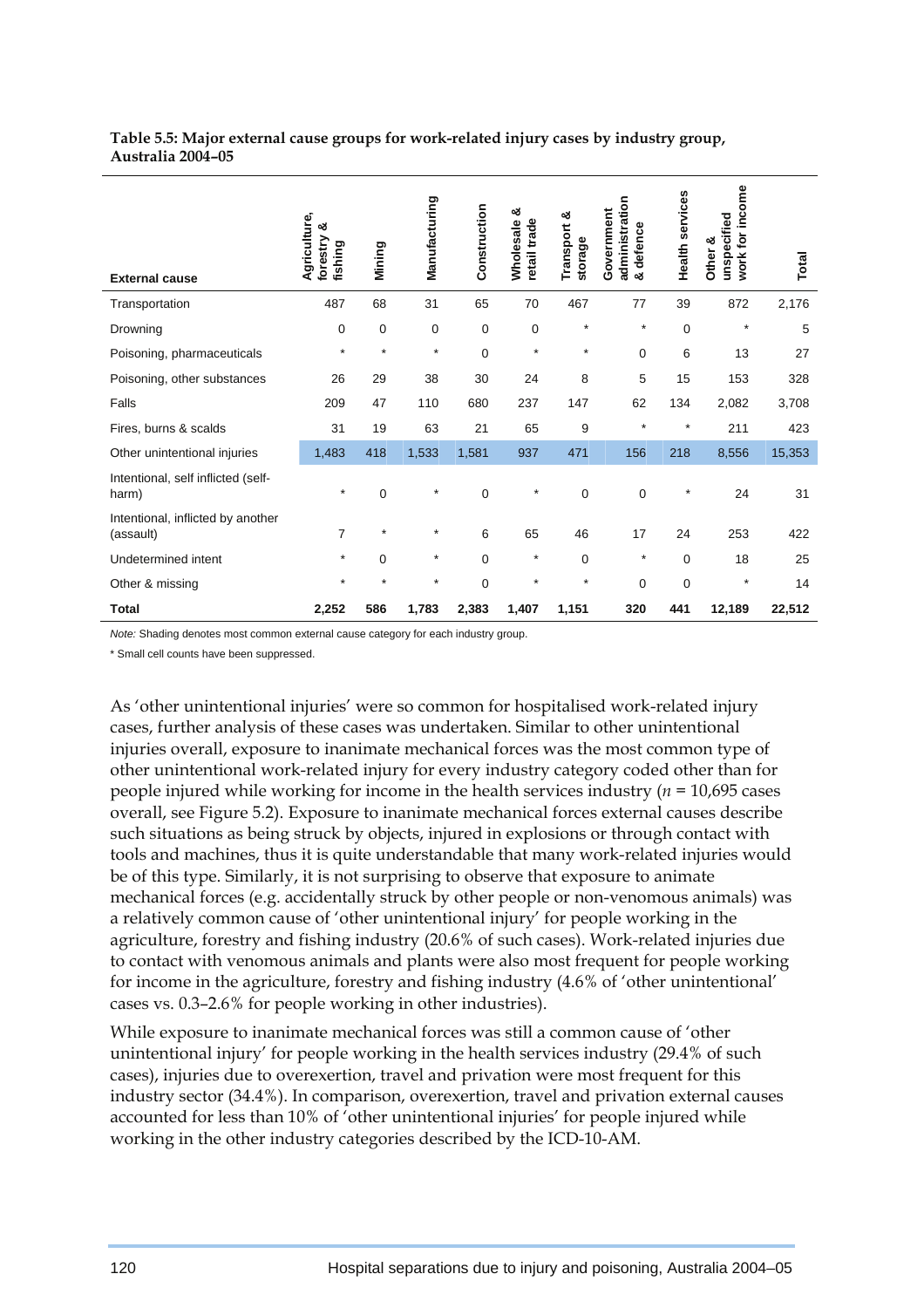

## **Work-related injury—place of occurrence**

The recorded place of occurrence for injuries sustained while working for income was largely as expected. For example; 81.9% of injuries involving people working in the mining industry occurred in mines, 72.5% of injuries in the manufacturing industry were sustained in factories, and 64.3% of injuries for people working the agriculture, forestry and fishing industry occurred on farms. Somewhat unexpectedly, however, a relatively large proportion of work-related injuries recorded an unspecified place of occurrence (38.0% of cases overall). This proportion is similar to that for community injury more generally (39.9%, see Table 2.4), but was surprising given the presumed increased level of information supplied/required regarding injuries which may be compensable. The proportion of cases assigned an unspecified place of occurrence differed markedly according to the particular industry in which the person was working for income however, ranging from only 2.4% for people injured while working in the mining industry to 33.6% for people injured while working in the construction injury. More understandably, the majority (68.5%) of people injured 'while working for income, unspecified' recorded an unspecified place of occurrence.

## **Work-related injury—principal diagnosis**

Injuries to the wrist and hand were the most common result of an injury while working for income in 2004–05 ( $n = 8,457$ , Table 5.6). Such injuries accounted for between 15–62% of cases for each industry group and 37.6% of work-related community injuries overall. In comparison, only 13.3% of community injuries from any activity had a principal diagnosis of injuries to the wrist and hand. Injuries to the wrist and hand were proportionately most common for people injured while working for income in the manufacturing (62.0% of cases) and wholesale and retail trade (43.5%) industries.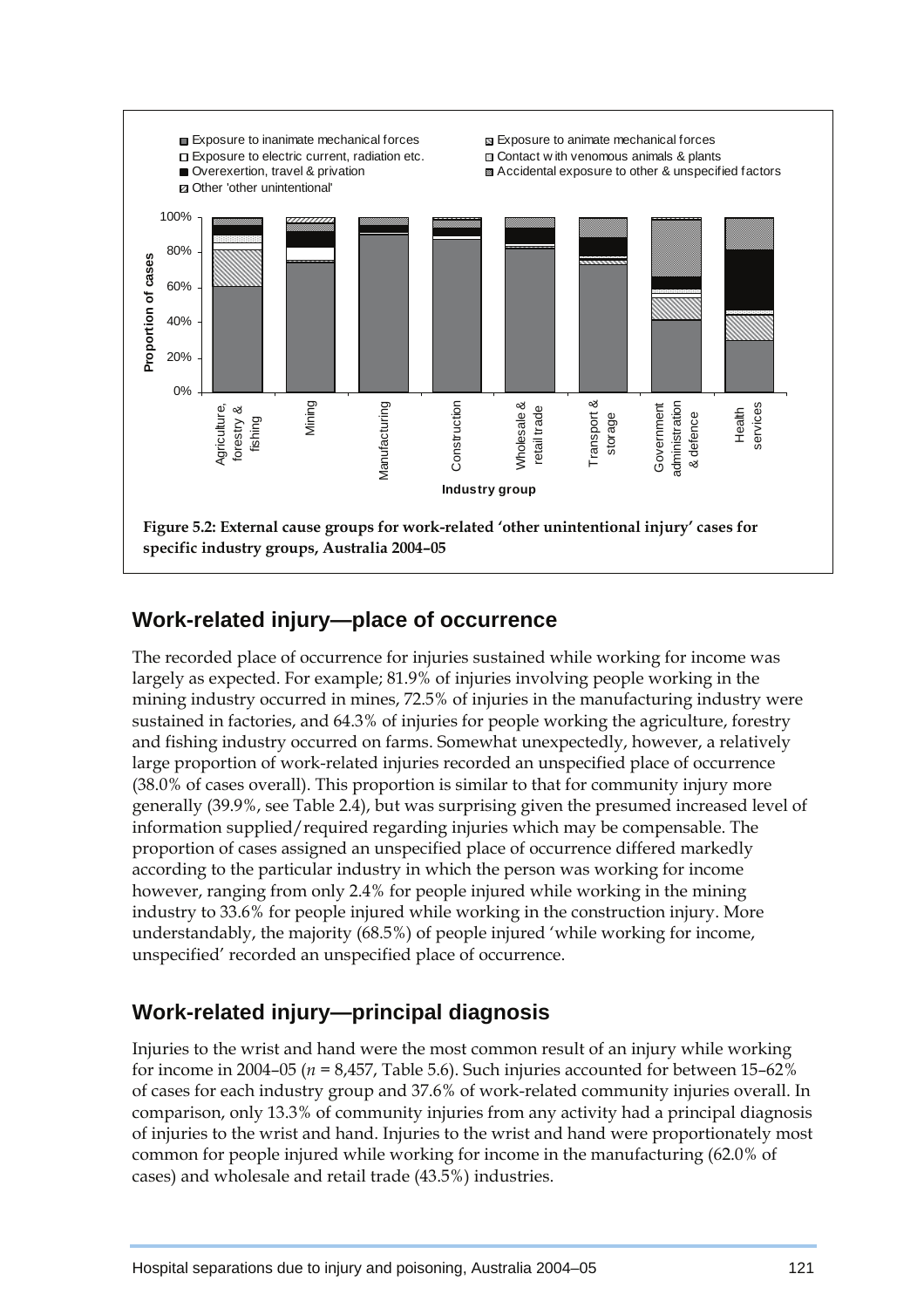Injuries to the knee and lower leg were another frequent result of an injury while working for income (13.9%, *n =* 3,124), and were more common than wrist and hand injuries for people injured while working in government administration and defence (24.2%) and the health services industries (16.3%).

|                                            | Agriculture,<br>ఱ<br>forestry<br>fishing | Mining | Manufacturing | Construction | య<br><b>Wholesale</b><br>retail trade | య<br>Transport<br>storage | administration<br>Government<br>defence | Health services | work for income<br>unspecified<br>Other & |        |
|--------------------------------------------|------------------------------------------|--------|---------------|--------------|---------------------------------------|---------------------------|-----------------------------------------|-----------------|-------------------------------------------|--------|
| <b>Principal diagnosis</b>                 |                                          |        |               |              |                                       |                           | න්                                      |                 |                                           | Total  |
| Injuries to the head                       | 312                                      | 84     | 92            | 231          | 136                                   | 184                       | 45                                      | 55              | 1,087                                     | 2,226  |
| Injuries to the neck                       | 47                                       | 32     | 18            | 36           | 27                                    | 55                        | 16                                      | 14              | 180                                       | 425    |
| Injuries to the thorax                     | 131                                      | 20     | 19            | 84           | 33                                    | 78                        | 15                                      | 20              | 244                                       | 644    |
| Injuries to the abdomen *                  | 148                                      | 49     | 61            | 150          | 84                                    | 103                       | 20                                      | 68              | 619                                       | 1,302  |
| Injuries to the shoulder & upper<br>arm    | 142                                      | 25     | 36            | 95           | 64                                    | 73                        | 19                                      | 38              | 876                                       | 1,368  |
| Injuries to the elbow & forearm            | 172                                      | 21     | 95            | 199          | 123                                   | 85                        | 20                                      | 38              | 928                                       | 1,681  |
| Injuries to the wrist & hand               | 519                                      | 148    | 1,105         | 935          | 612                                   | 227                       | 59                                      | 67              | 4,785                                     | 8,457  |
| Injuries to the hip & thigh                | 87                                       | 9      | 24            | 62           | 28                                    | 49                        | 6                                       | 13              | 250                                       | 528    |
| Injuries to the knee & lower leg           | 331                                      | 59     | 120           | 318          | 119                                   | 185                       | 78                                      | 72              | 1,842                                     | 3,124  |
| Injuries to the ankle & foot               | 98                                       | 28     | 43            | 136          | 48                                    | 43                        | 17                                      | 12              | 481                                       | 906    |
| <b>Burns</b>                               | 47                                       | 29     | 90            | 47           | 80                                    | 23                        | $\mathbf 0$                             | 8               | 340                                       | 664    |
| Toxic effects of non-medical<br>substances | 89                                       | 27     | 25            | 21           | 24                                    | 16                        | 11                                      | 17              | 179                                       | 409    |
| Other principal diagnoses                  | 129                                      | 55     | 55            | 69           | 29                                    | 30                        | 14                                      | 19              | 378                                       | 778    |
| <b>Total</b>                               | 2,252                                    | 586    | 1,783         | 2,383        | 1,407                                 | 1,151                     | 320                                     | 441             | 12,189                                    | 22,512 |

**Table 5.6: Principal diagnosis groups for work-related injury cases by industry group, Australia 2004–05** 

*Note:* Shading denotes most common external cause category for each industry group.

\* Includes lower back, lumbar spine and pelvis.

## **Work-related injury—funding source**

Three in five hospitalised injuries sustained while working for income in 2004–05 were recorded as expected to be funded by workers compensation (61.6%, Table 5.7). The highest proportions of workers compensation-funded injury cases were observed for people injured while working in the mining (76.8%) or manufacturing (76.7%) industries while the lowest proportion of workers compensation-funded cases was observed for people injured in the agriculture, forestry and fishing industry (38.7%). The proportion of cases funded under Australian Health Care Agreements told the reverse story; with a high proportion of AHCA-funded cases observed for the agriculture, forestry and fishing industry (44.7%) and substantially lower proportions for the mining and manufacturing industries (19.1% and 16.8%, respectively).

These findings are likely related to the proportion of self-employed workers operating in each of these industry groups.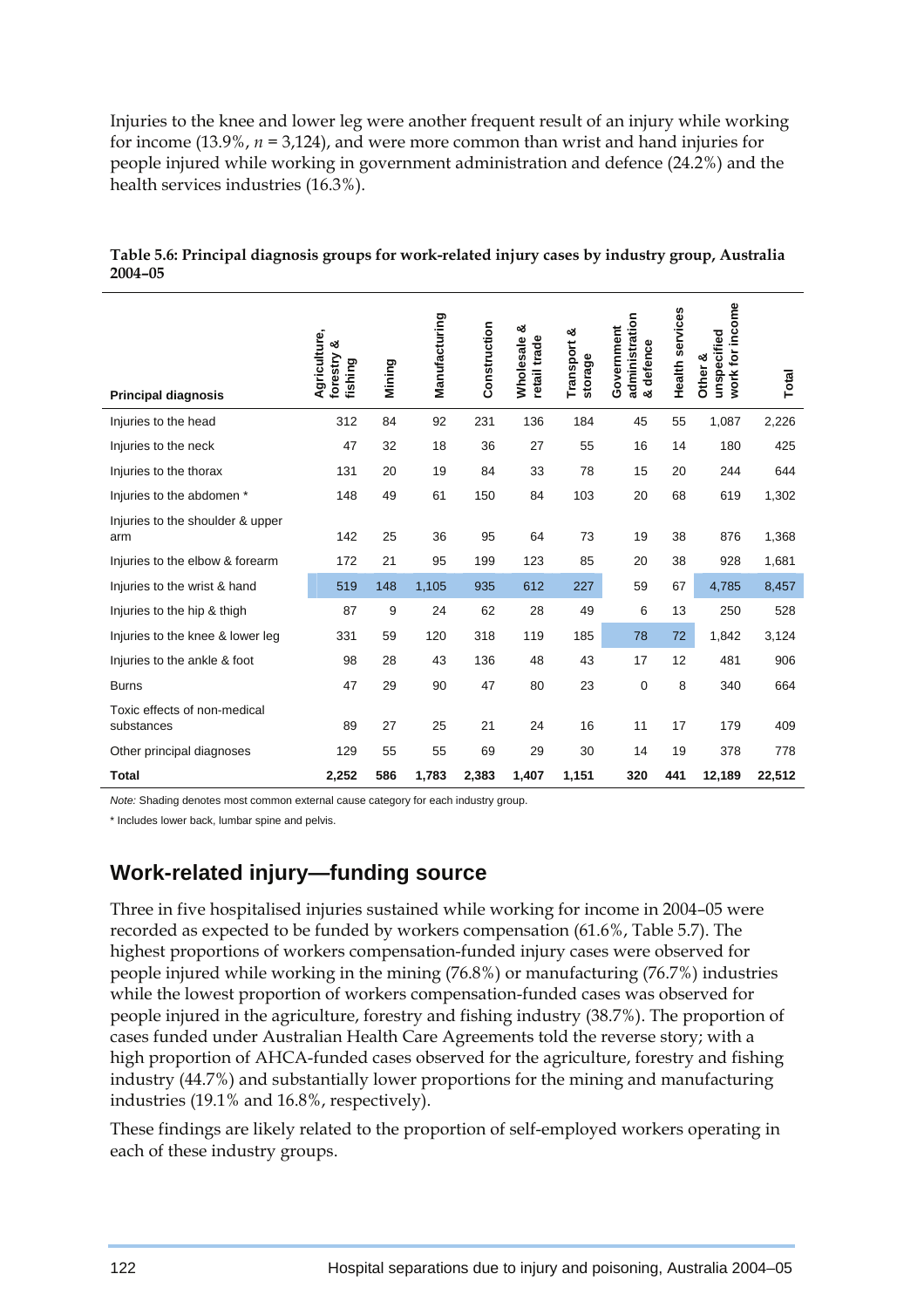| <b>Industry</b>                       | Agreements<br>Australian Health<br>Care | Private health<br>insurance | Self-funded | compensation<br><b>Workers</b> | third<br>persona<br>vehicle<br><b>Motor</b><br>claim<br>party | Other funding<br>source | Total  | Per cent workers<br>compensation |
|---------------------------------------|-----------------------------------------|-----------------------------|-------------|--------------------------------|---------------------------------------------------------------|-------------------------|--------|----------------------------------|
| Agriculture, forestry & fishing       | 1,006                                   | 297                         | 22          | 871                            | 21                                                            | 35                      | 2,252  | 38.7%                            |
| Mining                                | 112                                     | 13                          | 8           | 450                            | $\star$                                                       | $\star$                 | 586    | 76.8%                            |
| Manufacturing                         | 300                                     | 67                          | 36          | 1,368                          | $\star$                                                       | $\star$                 | 1,783  | 76.7%                            |
| Construction                          | 847                                     | 142                         | 30          | 1,337                          | 6                                                             | 21                      | 2,383  | 56.1%                            |
| Wholesale & retail trade              | 380                                     | 65                          | 31          | 913                            | 8                                                             | 10                      | 1,407  | 64.9%                            |
| Transport & storage                   | 294                                     | 54                          | 15          | 704                            | 46                                                            | 38                      | 1,151  | 61.2%                            |
| Government administration & defence   | 36                                      | 39                          | 23          | 137                            | 5                                                             | 80                      | 320    | 42.8%                            |
| <b>Health services</b>                | 100                                     | 44                          | 8           | 275                            | 6                                                             | 8                       | 441    | 62.4%                            |
| Other specified work for income       | 1,284                                   | 297                         | 75          | 2,890                          | 32                                                            | 72                      | 4,650  | 62.2%                            |
| While working for income, unspecified | 1,570                                   | 474                         | 427         | 4,916                          | 57                                                            | 95                      | 7,539  | 65.2%                            |
| <b>Total</b>                          | 5,929                                   | 1,492                       | 675         | 13,861                         | 184                                                           | 371                     | 22,512 | 61.6%                            |

**Table 5.7: Funding source for work-related injury cases by industry group, Australia 2004–05** 

\* Small cell counts have been suppressed.

## **Work-related injury—length of stay**

The total number of patient-days attributed to hospitalised cases of injuries sustained while working for income in 2004–05 was 60,714. Two in five work-related injury separations were discharged from hospital on the same day as admitted; 40.3%, *n =* 9,735. Including these, 70.0% of work-related injury separations had a length of stay of only one day (*n =* 16,922). This was a higher proportion of one-day stays than observed for all community injury in 2004–05 (62.5%, see previous section). As expected, then, the mean length of stay for work-related injury cases was quite short, 2.7 days per case, and shorter than that observed for all community injuries (4.0 days per case, see Table 2.1).

Mean lengths of stay per case differed somewhat according to the type of industry in which the person was working for income when injured (Table 5.8). Work-related injuries sustained in the transport and storage industry had the longest stays on average (3.8 days per case) while injuries sustained while working for income in the wholesale and retail industry had the shortest hospital stays (2.2 days per case). Lengths of stay per case increased with age for most industry groups, with injuries sustained while working for income in the transport and storage industry for people aged 65 years and older (*n =* 35) having a particularly long mean length of stay per case; 7.8 days (Table 5.8).